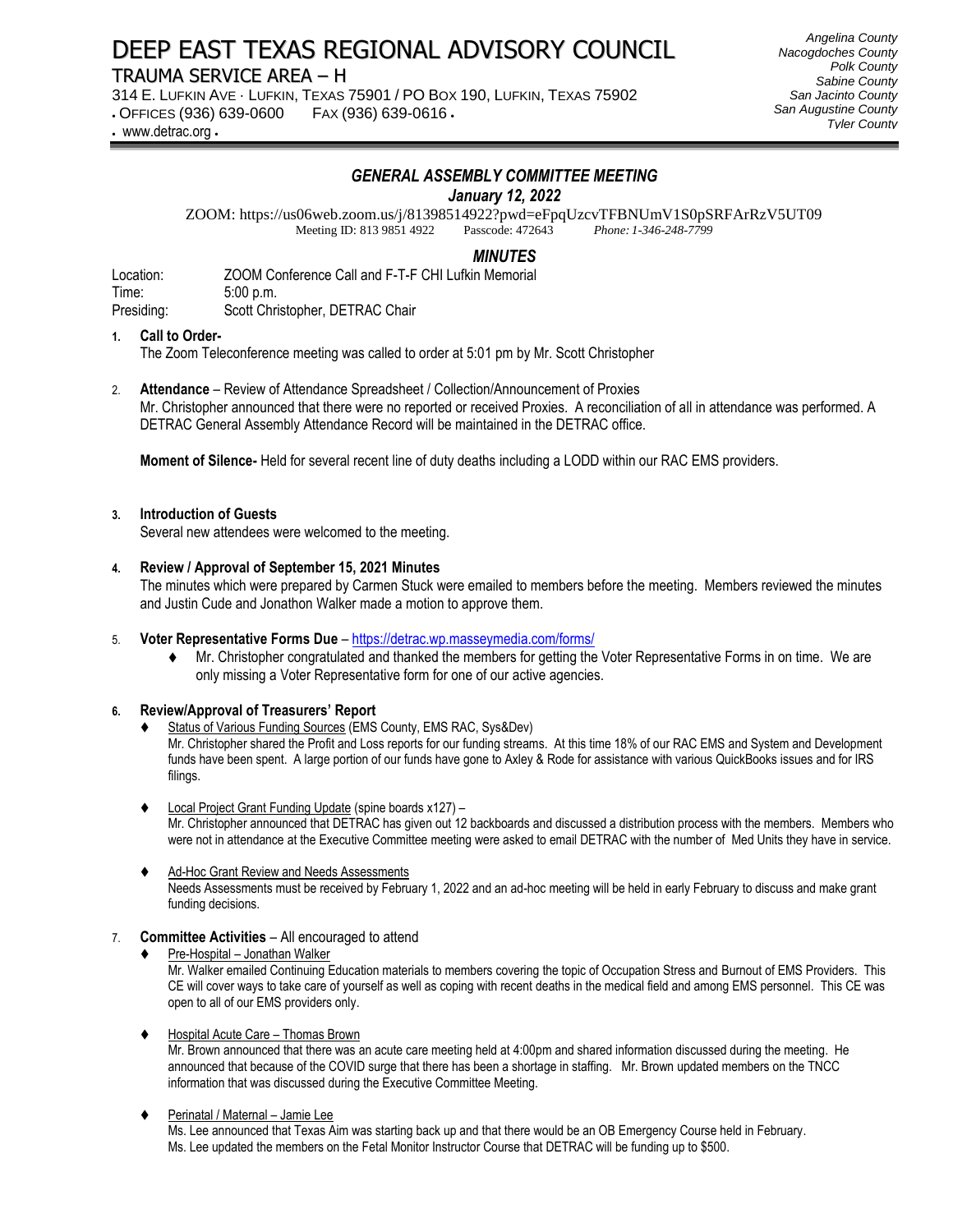Emergency Preparedness / HPP / North Corridor – Gary Litton / Michael Rankin / Stephen Bennett Gary Litton announced that there would be a Web EOC training held on Jan. 13 at 6pm to target night shift personnel. There is currently a nurse shortage due to COVID. There have been 2600 STAR requests for RNs and 920 of those requests were granted.

Many of the Rapid COVID Tests are coming close to their expiration date and SETRAC has emailed many providers in this area to see if they would like any of those tests. SETRAC has decided to begin using CareStart brand tests instead of Bionex.

Mr. Litton discussed that nursing homes are seeing a large surge in COVID cases and expressed that this certain population is very vulnerable to the latest COVID strand.

Justin Cude asked if EMS Waiver H has been extended and Mr. Litton is going to look into it.

Mr. Litton expressed that SETRAC has been in "response mode" for the last 2 years and that things need to get back on track. He would like everyone to still do their day-to-day WebEOC, EMResourse, etc.

There will be a CCTA exercise on February 5<sup>th</sup> and the Catastrophic Medical Operations Center will be participating. They will be testing the federal surge tool.

A Burn Surge Exercise is planned for April 12<sup>th</sup> and more information will be given out at a later time.

The North Corridor Meeting is February 9<sup>th</sup> at CHI St. Luke's Hospital in Lufkin.

- ⧫ Physicians Advisory / QI Scott Christopher Nothing new to report.
- Education / Injury Prevention Shere Beguin

TNCC information was discussed earlier in the meeting. Scott is going to assess using outside instructors and check SFA for availability as soon as possible. It was decided that we should avoid virtual training due to cost. Mr. Christopher announced that the Stop-The-Bleed organization would like to encourage everyone to perform an act of service on MLK day by conducting a Stop-The-Bleed course for an organization in your area.

- 8. **Executive Committee Report** Mr. Christopher informed members of topics and discussions that took place during the Executive Board Meeting.
	- ⧫ **Website-** Mr. Christopher announced that Massey Media had released the new version of the DETRAC website and encouraged members to look at it.
	- ⧫ **Texas Wristband Project –** Mr. Christopher discussed that all EMS agencies should be placing wristbands on all 911 patients who travel to the hospital by ambulance as it will most likely become mandatory.

#### 9. **Texas EMS, Trauma & Acute Care Foundation Update** – Scott

Mr. Christopher announced the results of the TETAF Board Elections. Scott Christopher, Kathy Perkins, Danny Updike, Dan Little, and Rhonda Manor-Combs will be serving on the 2022 TETAF Board. The new TETAF Perinatal Director is Jessica Phillips and she has an extensive background in Perinatal. The TETAF December and January newsletters are now online.

10. **Texas EMS Trauma Newsletter** – Winter Edition -2022

Mr. Christopher announced that the newsletter in now available to view on the DSHS website.

#### 11. **Texas EMS & Trauma Registry Update** – Scott

Scott reported that Petra at the EMS Convention had announced that because of COVID that the EMS Registry was not able to handle the amount of volume that was being keyed in. An EMS Registry upgrade is in the works.

#### 12. **GETAC Meeting** –

Mr. Christopher announced that the next GETAC Meeting will be held on February 9<sup>th</sup> from 9-11am. There are also GETAC meetings scheduled for May 24-26, August 17-19, and November 19-21.

- 13. **Trauma Center Designation Update / Announcements** Hospital Representatives Kaylee McDaniel reported that Sabine County Hospital will be doing their Trauma Survey later in 2022.
- 14. **Stroke Center Designation Update / Announcements** Hospital Representatives There are no new announcements to report.
- 15. **Chest Pain Center Designation Update / Announcements** Hospital Representatives No new updates or announcements to report.
- 16. **Perinatal / Maternal Systems Development** Hospital Representatives Jamie Lee reported that Woodland Heights has moved from a level 2 to a level 3 for Perinatal.